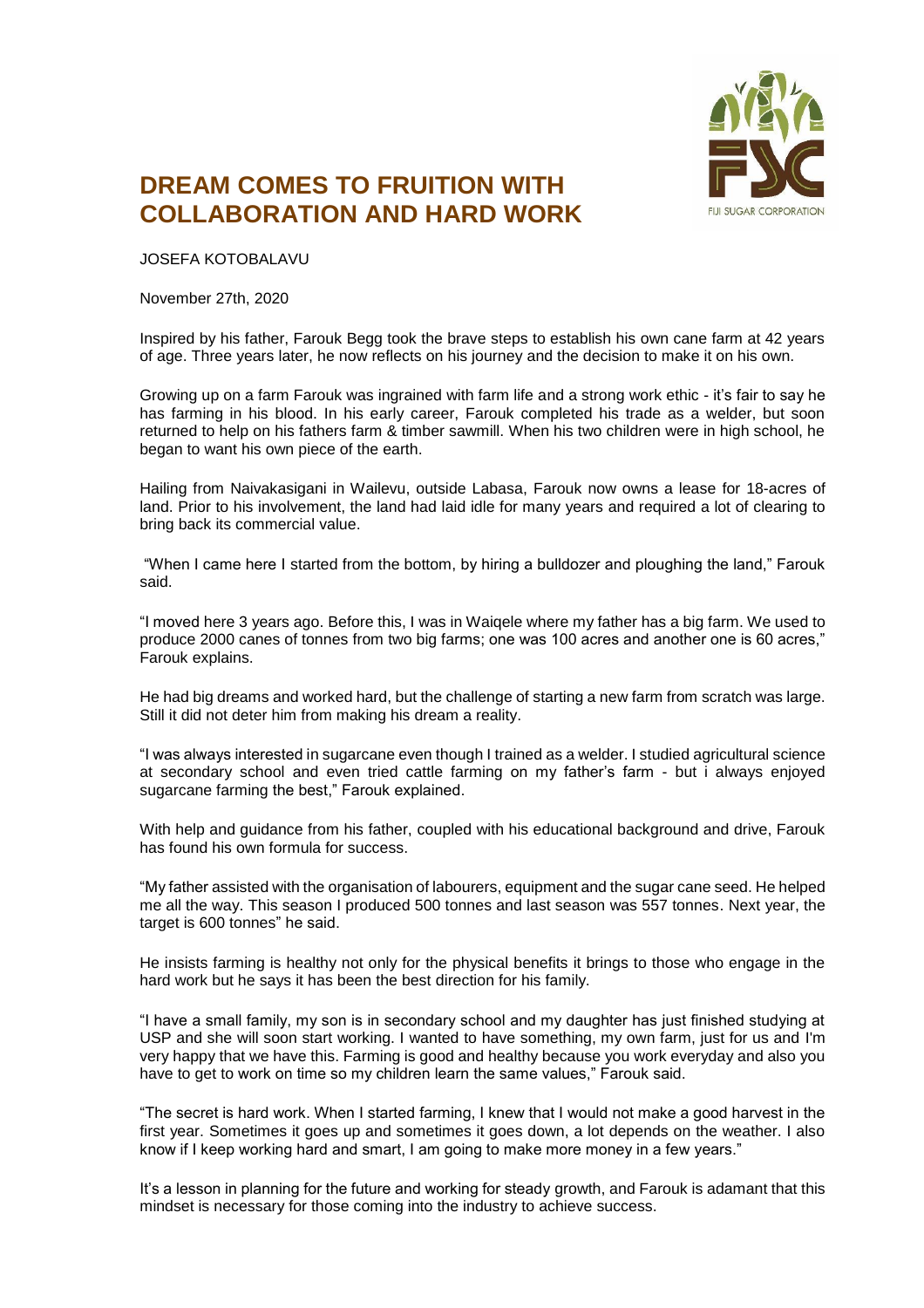As a member of the Labasa Cane Producers Association (LCPA), Farouk is part of a community of farmers who lean on each other and work as a group to get the full benefits of the sugar industry.



"If we are interested in the same thing, we can help each other. When you know how to do things the right way, you show the other farmers and they can do it too" commented Farouk.

Graham Clark, Chief Executive Officer of the Fiji Sugar Corporation business commented "We are so pleased to see farmers like Farouk working hard to make his new farm a success. Furthermore, it's great to see the collaborative approach that the farmers and the Labasa Cane Producers Association take to help each other build strong, well performing farms."

Now that Farouk's target of planting sugar cane on the 16 acres of his farm is achieved, he is focused on ensuring he is using the latest technological advancements and scientific advice from the Fiji Sugar Corporation, to boost his harvest. He will also look to plant some additional cash crops of the unused areas to help grow food and to generate additional income.

## --ENDS--

*For more information, please contact:* Sereima Sokidrau | EA to FSC CEO | Email Sereima.Sokidrau@fsc.com.fj | Mobile: 999 0245

1. Farouk Begg is a new farmer who is starting to make some real money, 3 years into starting a farm from scratch. Picture: LICE MOVONO